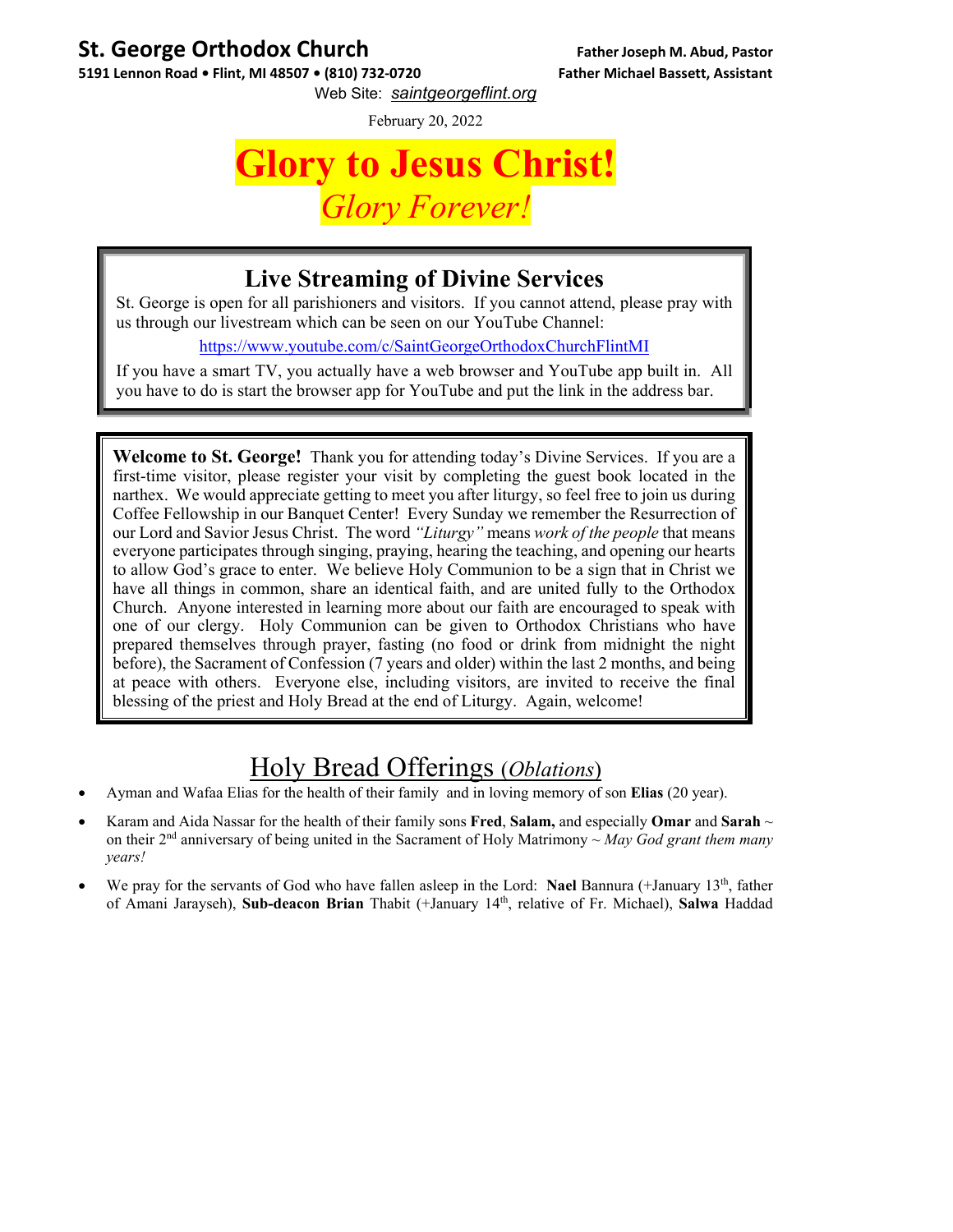(+January 27th), **Asma** Abuaita (+January 29th, sister of Janett Abuaita), **Ellis** Salim (+February 2nd), Captain Collin Birnie (+February 4<sup>th</sup>, friend of Areen Bathish), **Khalil** Ibrahim (+February 8<sup>th</sup>), and **Jamil** Hijazin, (+February 11th, father of Joseph Hijazin).

- Prayers are offered for our parishioners who are ill, recovering, or in need, especially His servants: **Metropolitan Paul** and **Archbishop John** who are in captivity, **Sahar** Abdallah, **Shafiqa** Abuaitah, **Suheil**  and **Abeer** Abuaita, **Laila** Abud, **Anwar** and **Georgette** Abueita, **Chelsy** Abufarha, **William** Alsahouri, **Rose** Ayoub (mother of Cam Takach), **Sharon** Ballreich (sister of Nancy Silpoch and Deborah Salim), **Emil** Bathish, **Cynthia** Brooks (sister of Fr. Michael), **Levi** Cooper, **Vera** Daoud, **Jimmy** David, **Ranna** Esho (friend of Batoul Burbar), **Averie** Fisher (niece of Doug and Sandy Thomas), **Elias** Gantos, **Mariam** Ghanim (mother of Manal Abuaita), **Phyllis** Good, **Ronald** Haddad, **Nadia** Ibrahim (mother of Ziyad), **Daisy** Isaac, **Salwa** Isaac, **Loretta** Karpelenia (mother Denise Ghattas), **Nicola** Khoury, **Lan** Kiley (niece of Raji and Sue Salomon), **Rafat** Nasri, **Laura** Nassar, **Aida** Raffoul, **Roger** Saadeh, **Deborah** Salim, **Elaine** Salim, **Nicholas** Saseen, **Elaine** Shaheen, **Michael** Silpoch, **Bob** Teunion, and **Georgette** Yusuf; **Ghassan**, **Jasanta**, and newborn **Sophia** Al-Khouri (January 12th); **Mudaffer**, **Yara**, and newborn **Carla** Rishmawi (January 20<sup>th</sup>).
- We also pray for our expectant parents: **Staci** and **Daniel** Bator, **Casandra** and **Daniel** Burbar and **Jacqueline** (daughter of Anwar and Janet) and **John** Timm.

*When we speak of the wife obeying the husband, we normally think of obedience in military or political terms: the husband giving orders, and the wife obeying them. But while this type of obedience may be appropriate in the army, it is ridiculous in the intimate relationship of marriage. The obedient wife does not wait for orders. Rather, she tries to discern her husband's needs and feelings, and responds in love. When she sees her husband is weary, she encourages him to rest; when she sees him agitated, she soothes him; when he is ill, she nurses and comforts him; when he is happy and elated, she shares his joy.* Yet *such obedience should not be confined to the wife; the husband should be obedient in the same way. When she is weary, he should relieve her of her work; when she is sad, he should cherish her, holding her gently in his arms; when she is filled with good cheer, he should also share her good cheer. Thus a good marriage is not a matter of one partner obeying the other, but of both partners obeying each other.* 

St John Chrysostom (means "the golden-mouth"), Archbishop of Constantinople in the 4th century who passed in 407 AD.

# **ANNOUNCEMENTS**

**COFFEE FELLOWSHIP** is hosted by *Ayman and Wafaa Elias and Family*.

**COFFEE FELLOWSHIP HOSTS** Available dates: March 13<sup>th</sup> and April 3<sup>rd</sup>  $\sim$  sign-up poster and hosting information is in the Lounge and includes bringing whatever you wish to serve and cleaning up afterwards. St. George provides coffee, cups, cream, and sugar at a charge to the host of \$25. **For more information, contact Manal Abuaita** (810-577-0028). *During the Great Fast (March 7th - April 15th), no meat, poultry, eggs, dairy, fish, or their by-products are served.*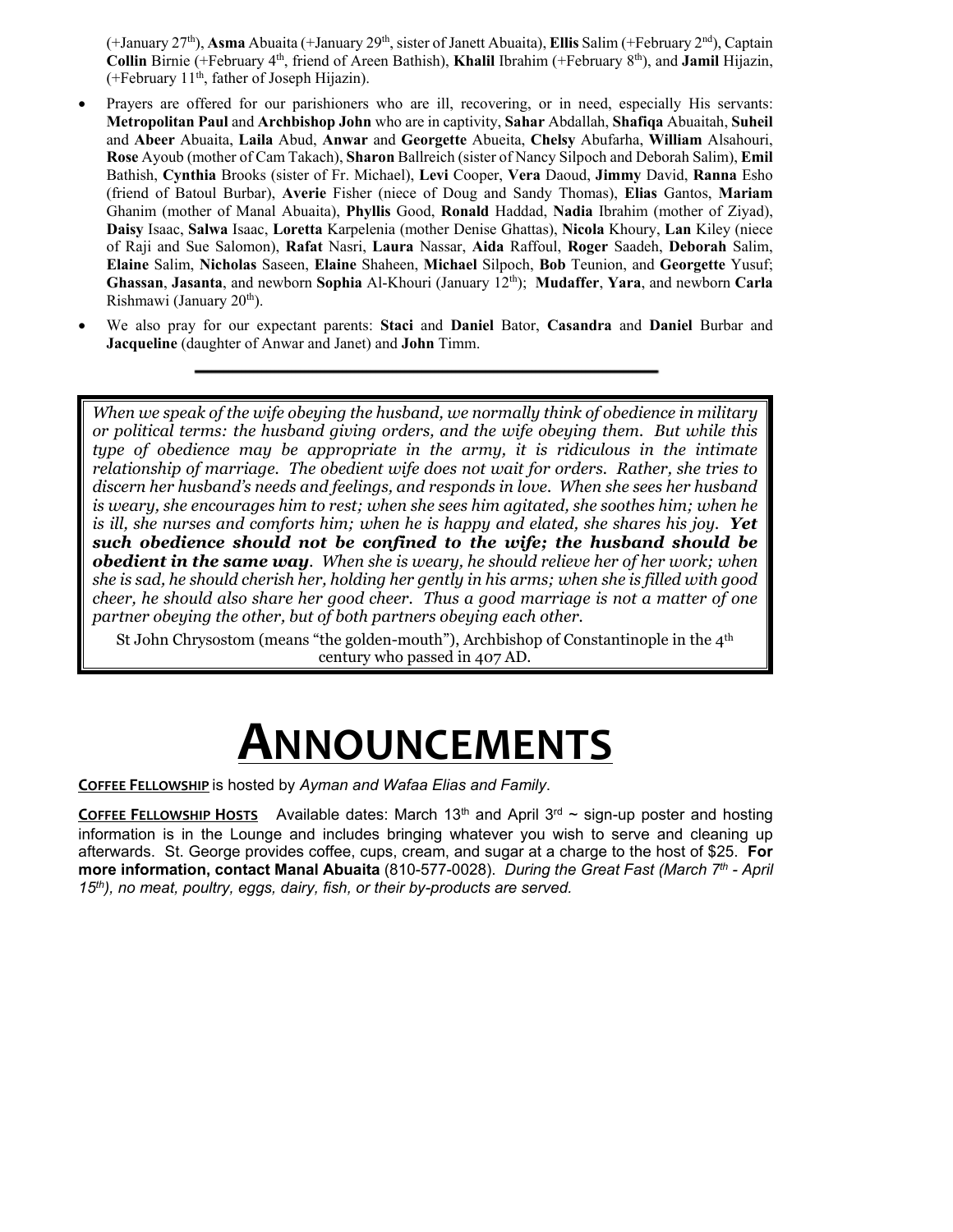**E‐MEMO'S** If you would like to be added to our Parishioner Email List and receive our weekly *St. George E-Memo*, please send your e-mail address to saintgeorgeflint@gmail.com.

**PROCEDURES** While in our church building, everyone must properly wear masks. Please remember we can venerate icons at this time by bowing (*not kissing or touching*) and the same for the priest's hand and the chalice at Holy Communion. We all want the safest place for all of our parishioners to worship. We know that combining masks, vaccines, and boosters will protect ourselves and our community against this fast-changing virus. **PLEASE FOLLOW:** 

- 1. Everyone must properly wear a mask inside our church building.
- 2. Pews in the back of the church are for **those who are not vaccinated** and **those who would like to be social distanced**.

HOLY WATER BOTTLES We celebrated the Theophany (Baptism) of our Lord on January 6<sup>th</sup>. As part of this celebration, water was blessed for all parishioners to take home. If you haven't picked yours up, they are in the Narthex.

# **CHURCH SCHOOL NEWS!**

Thank you to our Men's Fellowship Ministry Team who helped prepare and serve our meal on Godparent Sunday, Shorthorn Meats, Honi Halloun, and Ayman Elias for donating the meat for the subs, Nick Ishaq for the Valentine's backdrop, and to our parent coordinators and anyone who stepped up to setup and clean up. God bless our Church School program and our parish.

#### **COMING EVENTS** This Week The traditional fasting discipline (*no meat, poultry, eggs, dairy, fish, wine, olive oil, and their by-products*) is observed on Wednesday and Friday. TODAY **Ladies Auxiliary Meeting** *after Church School* in the Lounge Monday **Bible Study**: *Gospel of St. Matthew the Apostle and Evangelist* 3-5pm **SOYO Monday** 6-8pm Wednesday **Arabic-English Bible Study** *Gospel of St. Matthew* 12-2pm Thursday **Parish Council Dinner Meeting** 6:15pm Saturday *Saturday of the Souls Divine Liturgy* 10am *Great Vespers* **and Confessions** 5pm

# **Prayer of the Heart <sup>~</sup>** *The Jesus Prayer, and Acquisition of Inner Peace*

*by Abbot Tryphon, head of All-Merciful Savior Monastery on Vashon Island, Washington* 

The Jesus Prayer, also known as the Prayer of the Heart, is the central prayer for monastics. One of the early desert fathers, Saint Macarius the Great, said of the phrase from the Psalms, *"'The meditation of my heart is in your sight'* Psalm 19:14. *There is no other perfect meditation than the saving and blessed Name of Our Lord Jesus Christ dwelling without interruption in you, as it is written 'I will cry out like the swallow and I will meditate like the turtledove!' This is what is done by the devout (person) who perseveres in invoking the saving Name of Our Lord Jesus Christ."*

The profound simplicity of the Jesus Prayer, *"Lord Jesus Christ, Son of God, have mercy on me a sinner"* makes it the perfect prayer, allowing us to follow the injunction *Continued*